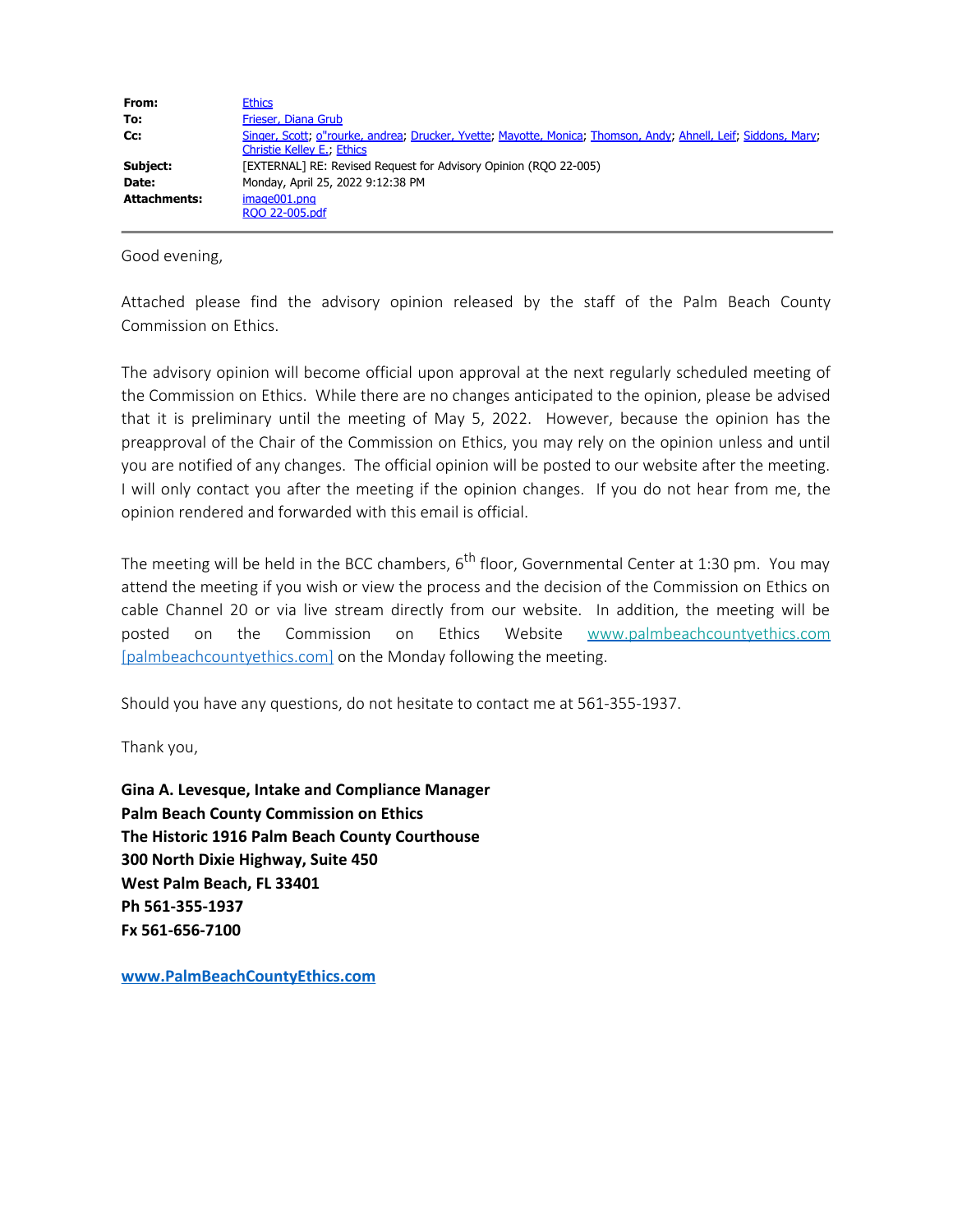

Honesty - Integrity - Character

**From:** Gromosaik, Debra <DGromosaik@ci.boca-raton.fl.us> **On Behalf Of** Frieser, Diana Grub **Sent:** Monday, April 18, 2022 3:58 PM

**To:** Ethics <Ethics@palmbeachcountyethics.com>

**Cc:** Singer, Scott <SSinger@ci.boca-raton.fl.us>; O'Rourke, Andrea <AORourke@ci.boca-raton.fl.us>; Drucker, Yvette <YDrucker@ci.boca-raton.fl.us>; Mayotte, Monica <MMayotte@ci.boca-raton.fl.us>; Thomson, Andy <AThomson@ci.boca-raton.fl.us>; Ahnell, Leif <leif@ci.boca-raton.fl.us>; Siddons, Mary <MSiddons@ci.boca-raton.fl.us>

**Subject:** Revised Request for Advisory Opinion

\*\*\*\*\*\* Note: This email was sent from a source external to Palm Beach County. Links or attachments should not be accessed unless expected from a trusted source. \*\*\*\*\*\*\*

Dear Ms. Kelley:

Pursuant to Section 2.4(f) of the Palm Beach County Commission on Ethics Rules of Procedure, we withdraw the portion of our request seeking an advisory opinion for Deputy Mayor O'Rourke as to whether she may vote on the reimbursement request (which portion is in paragraph II (b) of our March 29<sup>th</sup> letter requesting the advisory opinion). We have already received a response to our related request for informal opinion from the Florida Commission on Ethics, which recommends that Deputy Mayor O'Rourke not vote on the reimbursement. Therefore, she does not intend to vote on the matter, and we no longer seek an opinion from the Palm Beach County Commission on Ethics on this portion of the request. To facilitate this modification, we have attached a revised request for advisory opinion.

Please let me know if you have any questions or require additional information. Please send such questions/requests to me at dafrieser@myboca.us and we will provide a written response as soon as possible.

Thank you for your assistance in this matter.

Sincerely,

Diana Grub Frieser

## **Diana Grub Frieser** | **City Attorney**

City of Boca Raton, Office of the City Attorney 201 W. Palmetto Park Road, Boca Raton, FL 33432 **P** 561-393-7715 | **F** 561-393-7780 | [dgfrieser@myboca.us](mailto:dgfrieser@myboca.us)

Please note: Florida has a very broad public records law. Most written communications to or from local officials regarding city business are public records, and are available to the public